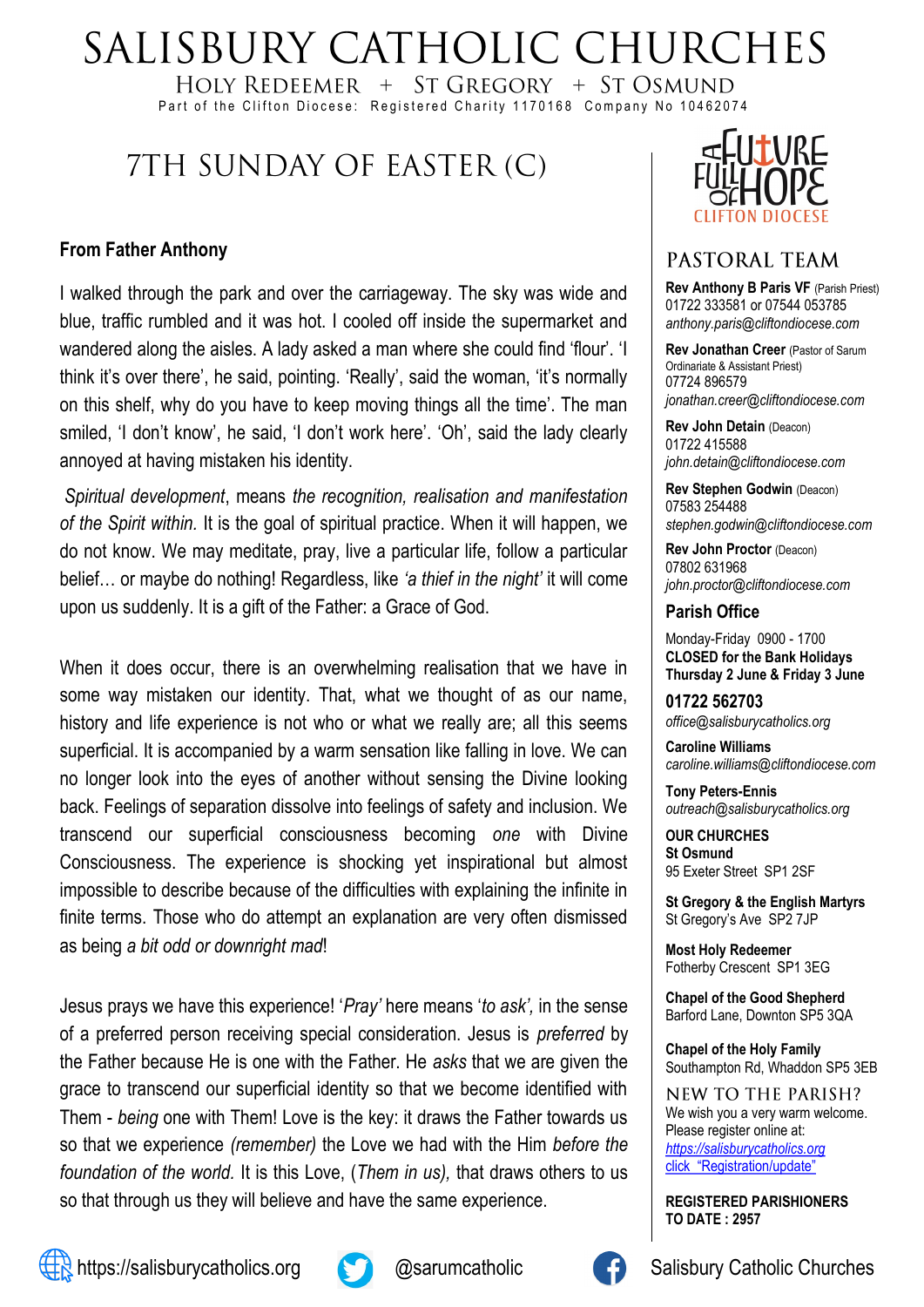# **7TH SUNDAY OF EASTER**

**World Communications Sunday (Day of Prayer for the Right Use of Media)** Sunday 29 May. Pope Francis asks the world of communication to 'learn to listen again. The pandemic has affected and wounded everyone, and everyone needs to be heard and comforted. Listening is also fundamental for good information.' For the full message please visit our Blog or [click here.](https://salisburycatholics.org/blog/world-communications-sunday-29-may)

**Retiring collection for the Bishops' Communication Office** which promotes the work of the bishops through digital communications and in the media will take place after this weekend's Masses. This office supports the Church in promoting the Gospel through digital, social, print and broadcast media and engaging in current issues.

# RETURNING TO MASS AT PENTECOST AN INVITATION FROM THE BISHOPS OF ENGLAND AND WALES

#### **An extract from the Bishops' Conference statement:**

"Since the beginning of the Covid pandemic, until the present time, we have shared with you our judgment that the situation of the last two years has meant that the Sunday Obligation has been impeded and has needed to be fulfilled in other ways. We thank God that this situation has now changed. The pressing challenges of the pandemic have lessened significantly. Most people have resumed the wide range of normal activities, no longer restricted by the previous Covid measures. We therefore believe that the reasons which have prevented Catholics from attending Mass on Sundays and Holy Days of Obligation no longer apply.

We understand there will still be some members of our congregations who, for reasons of health, do not feel safe enough to return to Mass. It has always been the understanding of the Church that when the freedom of any Catholic to attend Mass in person is impeded for a serious reason, because of situations such as ill health, care for the sick or legitimate fear, this is not a breach of the Sunday Obligation. For the full text please click on the 'Sunday Obligation' button on our homepage or [click here.](https://salisburycatholics.org/blog/spring-plenary-2022-resolution-returning-mass-pentecost)

Th**e Platinum Jubilee of Her Majesty Queen Elizabeth II** The 10am Mass on Saturday 4 June at St Osmund will be a special concelebrated Mass for Her Majesty. Hymn will be 'Jerusalem', 'I Vow To Thee My Country' and the National Anthem will be sung to mark the occasion. All the lyrics and a prayer for our Queen can be found by clicking on the image in the 'Top News' box or just [click here](https://salisburycatholics.org/blog/platinum-jubilee-her-majesty-queen-elizabeth-ii)

**Please Note -** This Newsletter is for **two weeks** due to the closure of the Parish Office for the Bank Holidays Thursday 2 June & Friday 3 June.

# PENTECOST SUNDAY - 5 JUNE

On Pentecost Sunday, God breathed the Holy Spirit into the apostles; Jesus had died, risen from the dead and ascended into heaven but they were not left alone. Jesus' followers were afraid and unsure of their future. There is a short video of the story of Pentecost and another with a question 'Aren't all Christian denominations the same?' Click on the image in the 'Top News' box or click here.

To prepare for Pentecost, we will pray to the Holy Spirit after each Mass between Ascension and Pentecost. It seems especially appropriate this year as all of our Parish Merger feedback has been submitted to Bishop Declan for his deliberation. Let us pray together that the Holy Spirit will descend on our parishes to guide and support us as we await the decision of our bishop. It is important that we hold Bishop Declan in prayer as he takes these important decisions for the future of our parishes.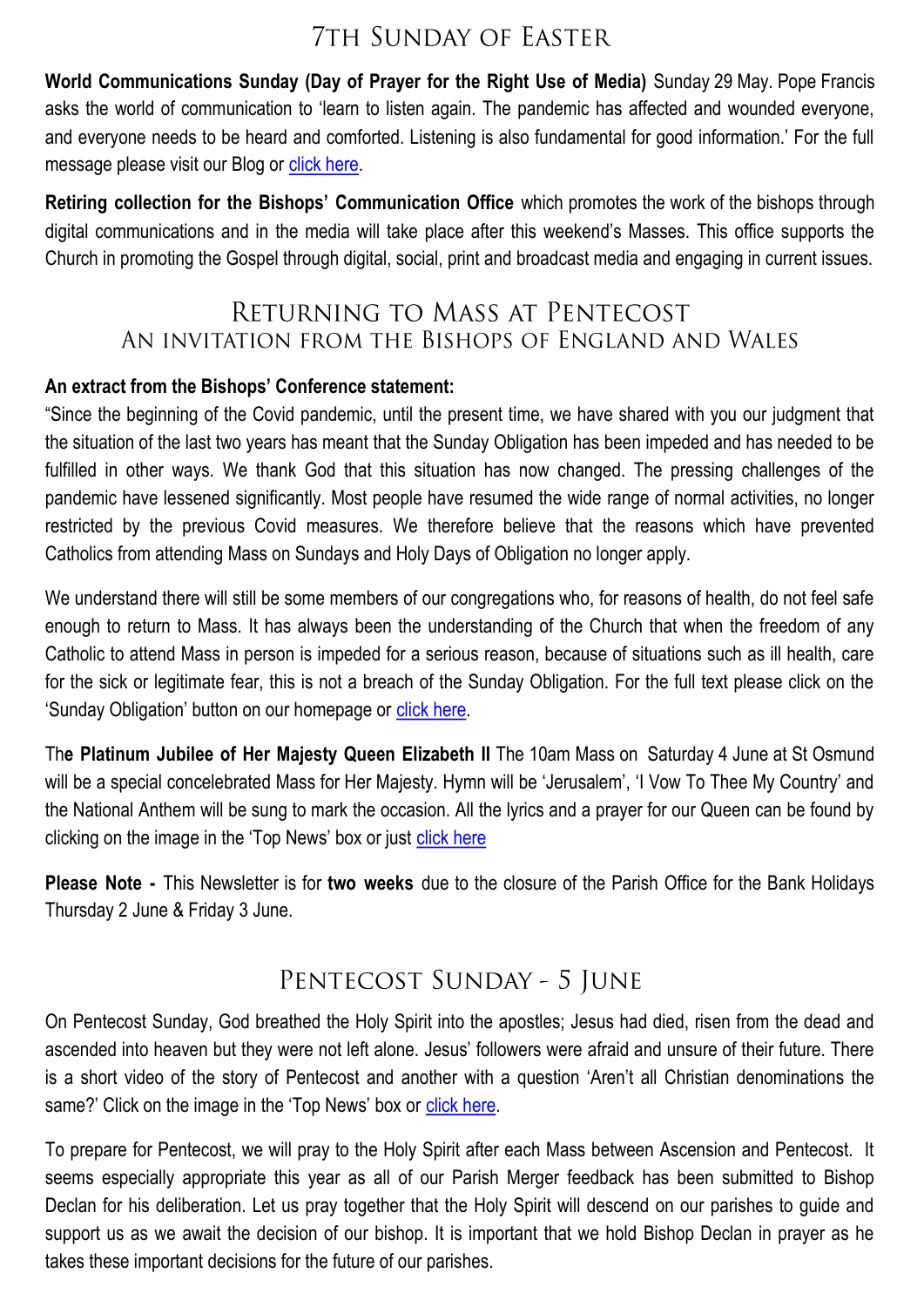# FIRST HOLY COMMUNION PHOTOGRAPHS

Congratulations to all the children who made their First Holy Communion in all three of our churches last weekend, 21 & 22 May. Photos can be accessed by clicking the 'Photo Gallery' button on our homepage or click [here](https://salisburycatholics.org/first-holy-communion-2022). Recordings of the 9am & 11am Mass at St Osmund can be found by going to our 'Church TV' and selecting 'St Osmunds Live' or [click here.](https://salisburycatholics.org/st-osmunds)

Thank you to everyone who helped to make our First Communion Masses so special - those who cleaned and polished the churches, those who arranged flowers or music, those who welcomed and stewarded, those who took photographs and those who cleaned and tidied up afterwards. Many thanks to you all.

Please continue to pray for the children that they will be sustained by the Eucharist throughout their lives.

# **BECOMING CATHOLIC:**

**The Nicodemus Group:** For people who wish to share their faith (or lack of it!) with others in a very simple w a y ; by sharing a meal together and reading the gospels.

The next meeting is Wednesday 25 May 7pm in the Parish Rooms at St Osmund. All welcome.

**Journey in Faith:** This is an on-going programme for adults who are interested in Christianity, but who are n o t confirmed Catholics. The next meeting is on Sunday 29 May at 3pm in the Parish Rooms at St Osmund.

For more information please visit 'Becoming Catholic' on our main menu or [click here](https://salisburycatholics.org/becoming-catholic-0) or contact Dave Blake *nicodemus@salisburycatholics.org*.

**Sunday Homilies by Bishop Jim Golka & Bishop Robert Barron, click on the 'Sunday Homily' button on our** homepage or [click here.](https://salisburycatholics.org/sunday-homily) Please note the homily by Bishop Barron is released late on a Saturday.

**Children's Liturgy**: 'The Ascension!' Click on 'Church TV' then select 'Children's Liturgy' or [click here.](https://salisburycatholics.org/childrens-liturgy)

**Feast Days in the coming two weeks**, please click on the title for more or visit our website blog:

### THE VISITATION OF THE BLESSED VIRGIN MARY - 31 MAY

Celebrated on May 31, the Feast of the Visitation of the Blessed Virgin Mary commemorates the Virgin Mary's visit to her cousin, Elizabeth. The meeting of these two women was a joyful and unique event.

### FEAST OF OUR LORD JESUS CHRIST, THE ETERNAL HIGH PRIEST - 9 JUNE

The Feast of Our Lord Jesus Christ, Eternal High Priest, on the first Thursday after Pentecost, focuses on Jesus' priestly office. Jesus is considered the model for believers, and for the clergy in particular, as our priests act 'in persona Christi' ("In the person of Christ").

**Bible Book Club** meets on Tuesdays in the Parish Rooms 10:45am - 12:30pm. Please join us as we read and study the Psalms. For further details contact John Lester 07899 244072.

**Rosary Group** are reconvening to pray the Rosary together via Zoom restarting 1 June on each Wednesday at 2.30pm. Please contact Josephine on 01722 328410 for information. Everyone is welcome to join.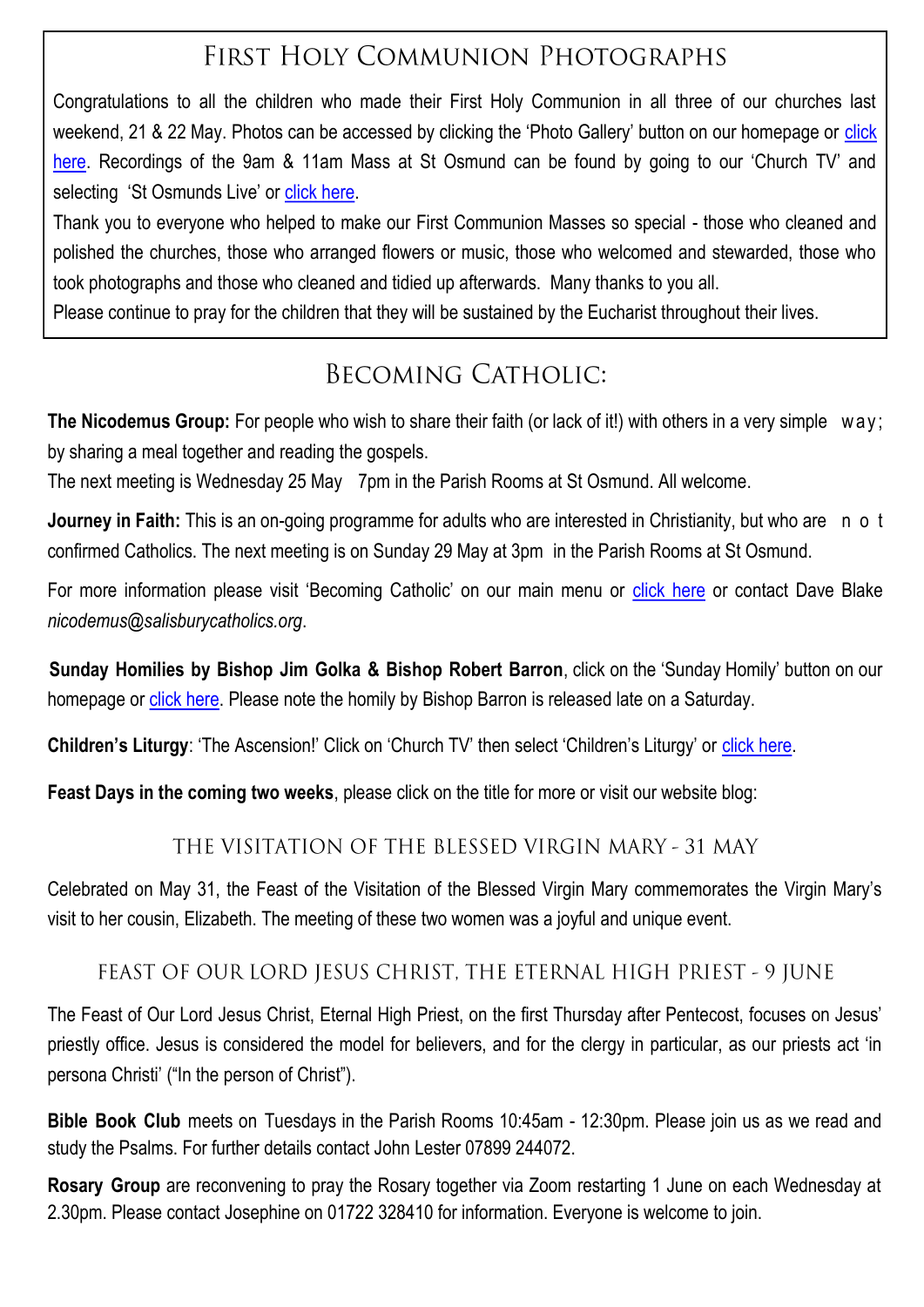### PARISH ADMINISTRATION ASSISTANT - EMPLOYMENT OPPORTUNITY

Salisbury Catholic Churches is seeking to appoint an Administration Assistant to work in our busy parish office based in St Osmund's parish rooms. This is an exciting opportunity to join our friendly team and work in support of the mission of our three parishes. For further details and information on how to apply, click on the 'Vacancy' button on the homepage of our website or [click here.](https://salisburycatholics.org/vacancies) We would be most grateful if parishioners would assist us in our recruitment process by telling everyone you know who may be appropriate for this role. We are looking for someone dynamic and motivated with good IT and administration skills. There can be some flexibility with hours worked to accommodate an applicant with childcare issues in the school holidays.

# SALISBURY CATHOLICS SUMMER BBQ/FUN DAY - 17 JULY

Representatives from all three parishes are working together to plan a summer afternoon of friendship, fun and food for us all. This is going to be an ideal occasion to get to know some of our new parishioners who have joined the parishes during the pandemic. If you would like to volunteer to help in any way, we'd love to hear from you: email Dave Blake: *wessexwildlife@gmail.com* 

**Manual Labour required!** You may have noticed the skip and the digger on the drive at St Osmund's Church. Parishioners are working very hard to demolish the old dilapidated brick shed behind the church and put in place the groundwork to enable us to replace it with two new ones. This will help to provide us with some much-needed clean and dry storage space. If you are fit and able, we really need more help. If you have half a day (or even a whole day) that you could give up and are fit and healthy, please help Mick O'Neill & Kev Lynn over the next two weeks. Contact the parish Office on 01722 562703 *office@salisburycatholics.org* to let us know when you plan to come. Huge thanks go to Michael Riding, Nick Cusack and Michael Presley who have helped during this first week of work and to Mick Regan of M J Abbott for very short-notice provision of a digger. Thank you all.

**Holy Redeemer & St Osmund's Pastoral Parish Council** are meeting next Tuesday 31 May at 7pm in St Osmund's Parish Rooms. For more information please [click here.](https://salisburycatholics.org/ppc-hr-sto) This is an open meeting and anyone can attend.

**My Generation** are having a coach trip to Weymouth on Wednesday 6th July 2022. Meeting at St Gregory's at 9.45am for 10am departure, returning from Weymouth at 5pm. Cost £8.00. If you are interested in joining with this trip, please contact Chris Francis on 01722 321109. Their next meeting will be for their Queen's Platinum Jubilee Celebration on Wednesday 1 June at 2pm in St Gregory's Hall. For information please contact Chris Francis**.**

**SPUC Stall Saturday 11 June in Salisbury Market**.. For further contributions (cakes, jams, sweets, home produce, plants, gifts, books, CDs or DVDs) please contact either Alison on 01722 741681 or Bernadette on 01722 711137. Thank you.

**Art Group** meets on Mondays between 10.30am - 12.30pm in St Osmund's Parish Rooms. All are welcome, whether you have painted or drawn before or never. Contact John and Elizabeth on 01725 510310

**Diocesan Synod Report** - Bishop Declan invites you to an Evening Liturgy at the Cathedral, on 22 June at 7pm, where he will present Clifton's Synod Report to each parish and school. A couple of cars will going from Salisbury, if you wish to join please let us know in the Office on 01722 562703 or email: *office@salisburycatholics.org* 

**Salisbury Foodbank Emergency Appeal** for tinned tomatoes, tinned & dry mashed potatoes, tinned fish, fruit & rice pudding; custard, long life milk, long life fruit juice and tea bags. Please donate in the box in the entrance at any one of our churches.

**Salisbury Catholics Parishioner Lunch** After the **midday Mass** on Thursday 9 June in St Osmund's Parish Rooms. Come and enjoy a home-cooked lunch in friendly company. Please encourage others to attend who may not have been mixing socially for a while. There is no charge for lunch but any donations will be go towards our SCORE Ukraine fund. We look forward to seeing you there.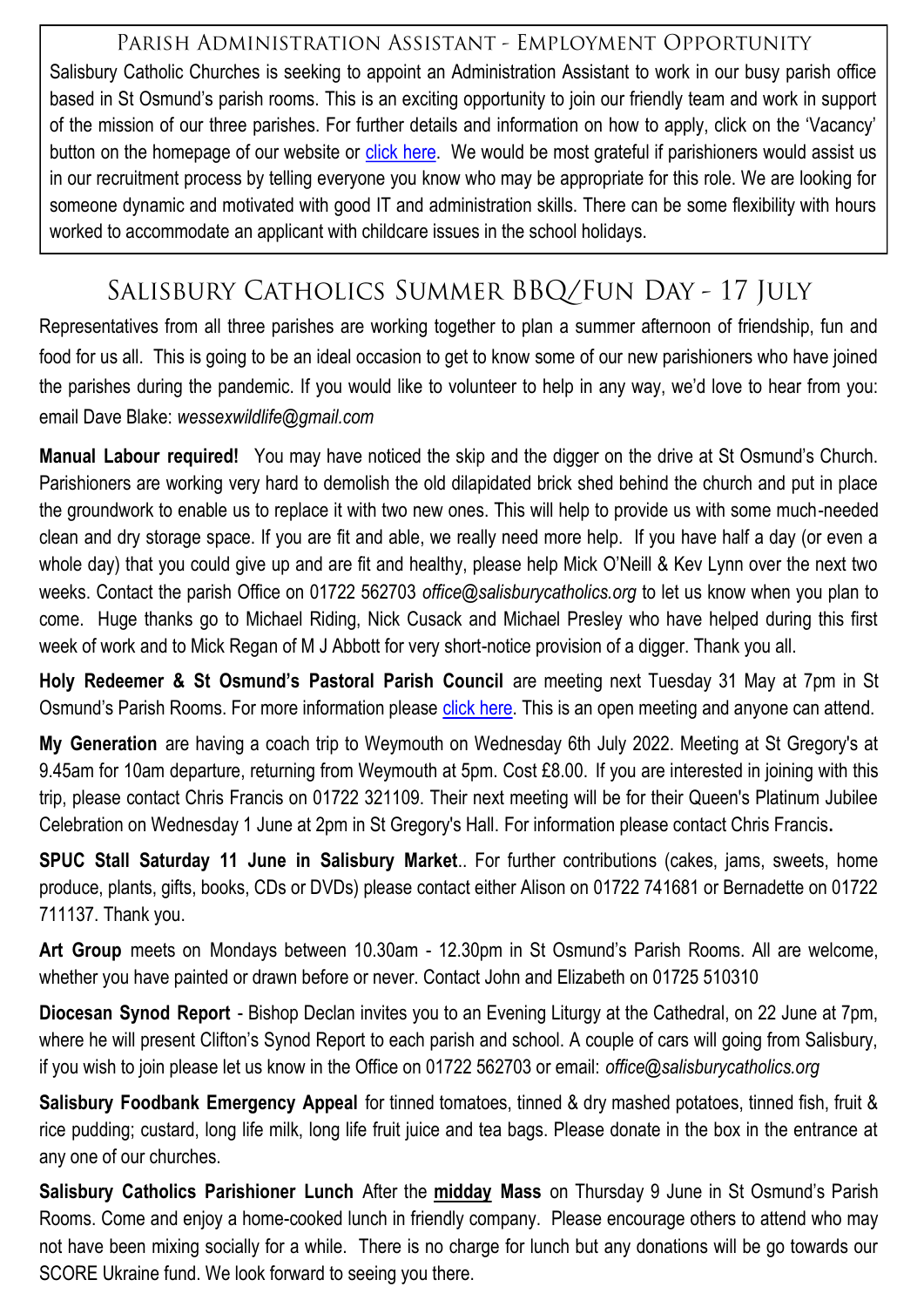# **LITURGY THIS WEEK**

| Year C-2 Easter Week 7 - Psalter 3, Proper of Season                                                                                                                                               |                                                                       |                                                         |                                                                                                   |  |  |  |
|----------------------------------------------------------------------------------------------------------------------------------------------------------------------------------------------------|-----------------------------------------------------------------------|---------------------------------------------------------|---------------------------------------------------------------------------------------------------|--|--|--|
| Saturday 28 May                                                                                                                                                                                    |                                                                       |                                                         |                                                                                                   |  |  |  |
| 10:00                                                                                                                                                                                              | St Osmund<br><b>First Mass of Sunday</b>                              | <b>MASS</b>                                             | Joseph Neelamkavil RIP                                                                            |  |  |  |
| 18:00                                                                                                                                                                                              | Holy Redeemer MASS                                                    |                                                         | People of the Parish                                                                              |  |  |  |
| <b>SUNDAY 29 May</b>                                                                                                                                                                               |                                                                       |                                                         |                                                                                                   |  |  |  |
| 09:00<br>09:00<br>11:00<br>12:15<br>18:00                                                                                                                                                          | St Gregory<br>St Osmund<br>St Osmund<br>St Osmund<br>St Osmund        | MASS<br>MASS<br>MASS<br><b>Ordinariate MASS</b><br>MASS | Josephine Namusisi<br>Maria & Pacifico Falzon RIP<br>Sebastian Family<br><b>Richard Beale RIP</b> |  |  |  |
| Monday 30 May                                                                                                                                                                                      |                                                                       |                                                         |                                                                                                   |  |  |  |
| 10:00                                                                                                                                                                                              | St Osmund                                                             | <b>MASS</b>                                             | Joseph Neelamkavil RIP                                                                            |  |  |  |
| <b>Tuesday 31 May</b>                                                                                                                                                                              |                                                                       | THE VISITATION OF THE BLESSED<br><b>VIRGIN MARY</b>     |                                                                                                   |  |  |  |
| 10:00<br>Josephine Kohlhofer RIP<br>St Osmund<br>MASS<br>All Day Exposition of the Blessed Sacrament<br>13:00<br>Holy Redeemer Requiem MASS Mabel Perkins RIP<br>Benediction<br>18:00<br>St Osmund |                                                                       |                                                         |                                                                                                   |  |  |  |
| <b>Wednesday 1 June</b>                                                                                                                                                                            |                                                                       | <b>Saint Justin</b>                                     |                                                                                                   |  |  |  |
| 10:00<br>19:00                                                                                                                                                                                     | Holy Redeemer MASS<br>St Osmund                                       | <b>Ordinariate MASS</b>                                 |                                                                                                   |  |  |  |
| <b>Thursday 2 June</b>                                                                                                                                                                             |                                                                       |                                                         |                                                                                                   |  |  |  |
| 10:00<br>18:00                                                                                                                                                                                     | St Osmund<br>All Day Exposition of the Blessed Sacrament<br>St Osmund | <b>MASS</b><br>Benediction                              | Brian & Feithlinn Whitehead RIP                                                                   |  |  |  |
| <b>Friday 3 June</b>                                                                                                                                                                               |                                                                       | <b>Saint Charles Lwanga and Companions</b>              |                                                                                                   |  |  |  |
| 10:00<br>19:00                                                                                                                                                                                     | St Gregory<br>St Osmund                                               | <b>MASS</b><br><b>MASS</b>                              | Mariam Chakkappan RIP<br>Bridie & Harry Clapham RIP                                               |  |  |  |

#### **Saturday 4 June**

10:00 St Osmund MASS HM Queen Elizabeth II **First Mass of Sunday** 18:00 Holy Redeemer MASS

# **RECONCILIATION**

St Gregory Fridays After the 10:00 Mass St Osmund Saturdays 10:30 to 11:00 Holy Redeemer Saturdays 17:30 until Mass

# PRAYER & SCRIPTURE

#### **POPE FRANCIS INTENTION FOR JUNE Families**

We pray for Christian families around the world; may they embody and experience unconditional love and advance in holiness in their daily lives. [Click here.](https://salisburycatholics.org/pope-francis)

#### **CLIFTON DIOCESE**

We pray this week for the parishes of Our Lady of the Rosary (Lawrence Weston) and St Bernard (Shirehampton).

#### **PLEASE REMEMBER IN YOUR PRAYERS**

Teresa Whatley, Mabel Perkins, Rita Brockhurst, Tom Lewis, Anthony Baker and Sylvester Duff who died recently and all those whose anniversaries occur at this time. May they rest in peace and rise in glory.

**Advance Notice - Requiem Mass for Rita Brockhurst RIP** will take place in Holy Redeemer church on Wednesday 8 June at 12pm midday.

#### **SUNDAY SCRIPTURE**

*Acts 7:55-60*

*Psalm 96*

**The Lord is king, most high above all the earth.**

*Apocalypse 22:12-14. 16-17. 20*

**Alleluia, alleluia! I will not leave you orphans, says the Lord; I will come back to you, and your hearts will be full of joy. Alleluia!**

*John 17:20-26*

# SACRAMENTS

**BAPTISMS** For baptisms please contact Deacon John Proctor or Deacon Stephen Godwin.

**First Holy Communion** If you have a child who will be in Year 3 or above in 2023, please use our online form to apply to join our next preparation programme. [Click here.](https://p3.pamis.co.uk/salisbury/onlined01cab)

**CONFIRMATION** Bishop Declan will be coming on **5 July**  this year to confer the Sacrament of Confirmation. The next meeting will be with the candidates on 10 June at 7pm in St Osmund's Parish Rooms**.** For further information please call the office or contact Annette by email at *confirmation@salisburycatholics.org*

**MARRIAGES** Please speak to the priest for guidance.

**FUNERALS** Do your family know your wishes with regards to your funeral? If you (or they) find this difficult to talk about, why not provide the details to the parish office? Registered parishioners can provide these details which are scanned and stored confidentially with your parishioner record and can be given to families at the appropriate time. Contact Caroline for more details: *caroline.williams@cliftondiocese.com*